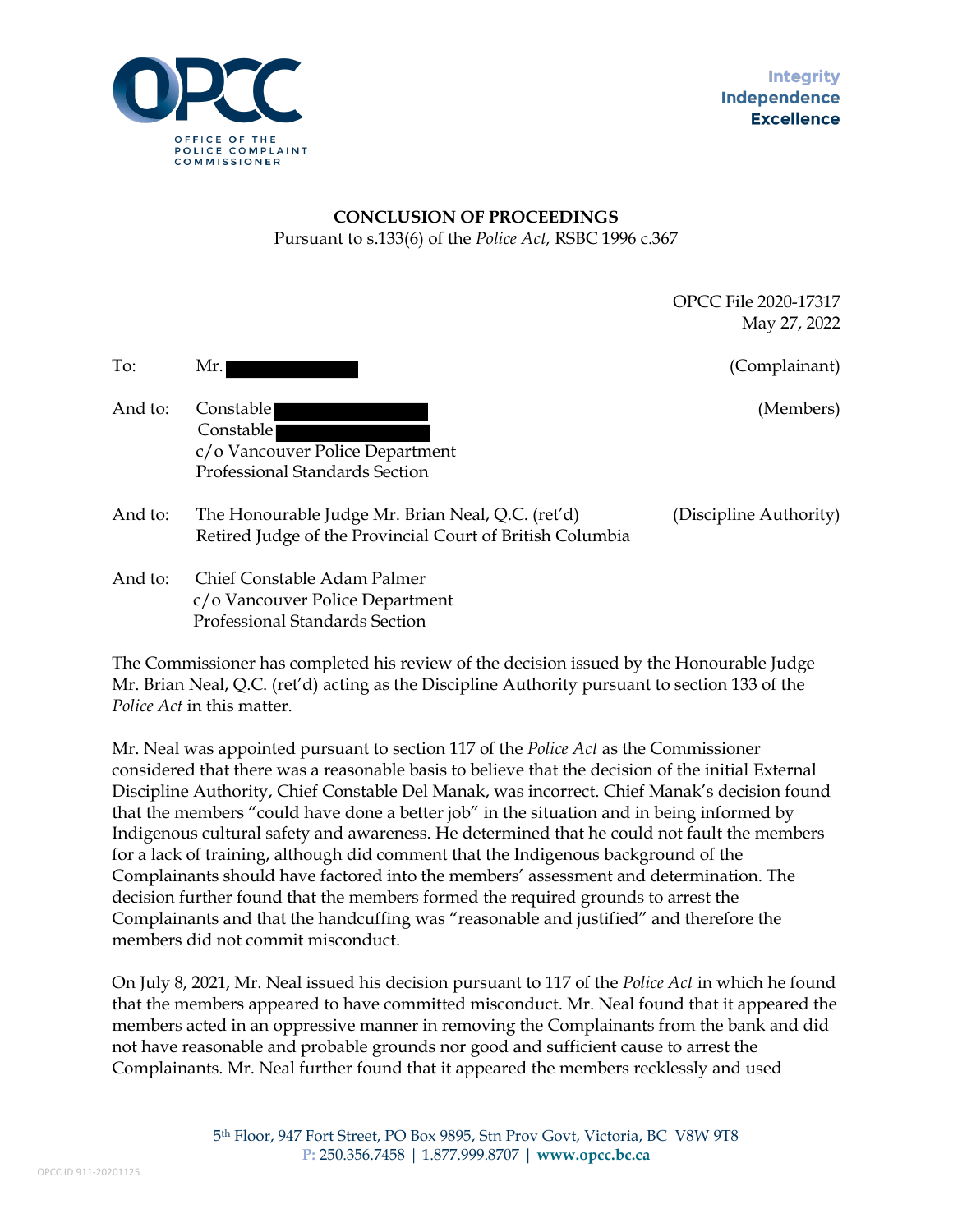unnecessary force on the Complainants through the application of handcuffs. In addition, Mr. Neal found that Constable **a** appeared to have acted recklessly in disclosing the Complainant's Status Cards to his counsel.

The Discipline Proceeding commenced on November 29, 2021, with Mr. Neal presiding as the Discipline Authority. The members provided evidence. Subsequent dates for the Discipline Proceeding took place on December 13, 2021, January 12, 2022, and January 24, 2022. On January 28, 2022, Mr. Neal issued his findings on the allegations pursuant to section 125 of the *Police Act.*

The following allegations were found to be substantiated by Mr. Neal for both members:

- 1. *Abuse of Authority* by oppressive conduct pursuant to sections 77(3)(a) and (a)(i) of the *Police Act* as a result of removing the Complainants from a Bank to a public street without reasonable cause and recklessly arresting the Complainants without good and sufficient cause.
- 2. *Abuse of Authority* by oppressive conduct pursuant to section 77(3)(a)(ii)(A) of the *Police Act* by recklessly using unnecessary force on the Complainants through the application of handcuffs without good and sufficient cause.

On March 17, 2022, Mr. Neal issued his decision pursuant to section 128 of the *Police Act* in which the following Disciplinary or Corrective Measures were imposed:

## Constable

- suspended without pay for three days;
- required to attend and successfully complete the following training or education programs before December 31, 2022:
	- (a) "Cultural Perspectives" training offered by the Indigenous Perspectives Society (commenced March 07, 2022 by the Members);
	- (b) Intensive immersive training (11-12 sessions) through the Vancouver Aboriginal Community Policing Centre coordinated by the Executive Director;
	- (c) Training or retraining in de-escalation skills and risk assessment; and
	- (d) Retraining on the power of arrest; and
- prepare and deliver a written apology to the Complainants within 60 days. The apologies must be in a form and content approved by the Discipline Authority and: (a) Reflect the general findings of the Discipline Decision on the issues of misconduct; (b) Convey the tenor of the apologies provided by the Members in their submissions and testimony during these proceedings; and

(c) Convey the Members' offer to meet with the Complainants to listen to their concerns and hear the oral apologies of the Members in relation to the Complaint, at a time and in a manner agreeable to the parties.

• required to work under the close and direct supervision of a senior officer or officers for no less than 6 months.

> **Office of the Police Complaint Commissioner**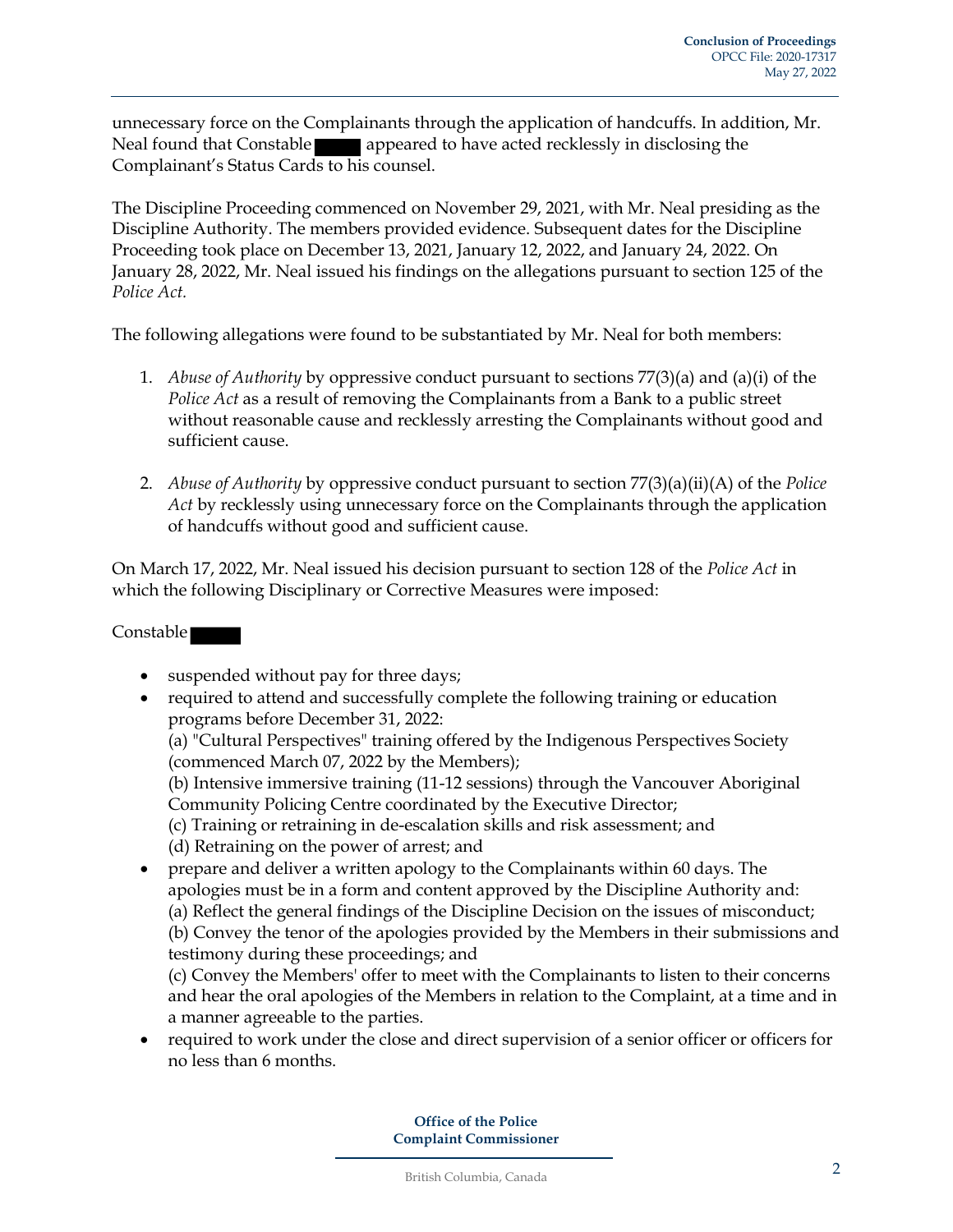## Constable

- suspended without pay for two days;
- required to attend and successfully complete the following training or education programs before December 31, 2022: (a) "Cultural Perspectives" training offered by the Indigenous Perspectives Society (commenced March 07, 2022 by the Members); (b) Intensive immersive training (11-12 sessions) through the Vancouver Aboriginal Community Policing Centre coordinated by the Executive Director; (c) Training or retraining in de-escalation skills and risk assessment; and (d) Retraining on the power of arrest; and • prepare and deliver a written apology to the Complainants within 60 days. The apologies must be in a form and content approved by the Discipline Authority and:
	- (a) Reflect the general findings of the Discipline Decision on the issues of misconduct; (b) Convey the tenor of the apologies provided by the Members in their submissions and testimony during these proceedings; and

(c) Convey the Members' offer to meet with the Complainants to listen to their concerns and hear the oral apologies of the Members in relation to the Complaint, at a time and in a manner agreeable to the parties.

• required to work under the close and direct supervision of a senior officer or officers for no less than 6 months.

The Complainant and the members were provided a copy of the Discipline Authority's findings in relation to each allegation of misconduct and determinations on appropriate disciplinary or corrective measures. They were informed that if they were aggrieved by either the findings or determinations they could file a written request with the Commissioner to arrange a Public Hearing or Review on the Record. No request was received from any party.

Upon review of the totality of the matter and in consideration of all of the factors listed in section 138(1) & (2) of the *Police Act,* the Commissioner has determined that there is not a reasonable basis to believe the decision is incorrect nor is a Public Hearing or Review on the Record necessary in the public interest.

A full and complete Discipline Proceeding occurred during which the Discipline Authority considered submissions by the Complainant and members as well as evidence from the members. Each party was represented by legal counsel. The Discipline Authority correctly characterized the seriousness of this matter observing the degree of harm as "two vulnerable persons of Indigenous heritage [who] were exposed to unnecessary trauma and fear."

The evidence before the Disciplinary Authority included a Final Investigation Report prepared by the Delta Police Department after a comprehensive external investigation. During that investigation the Commissioner directed a number of investigative steps including issuing the direction to the investigator to consider retaining expertise to assist with analyzing the conduct considering the nature of the affected persons as Indigenous and the need for cultural safety

> **Office of the Police Complaint Commissioner**